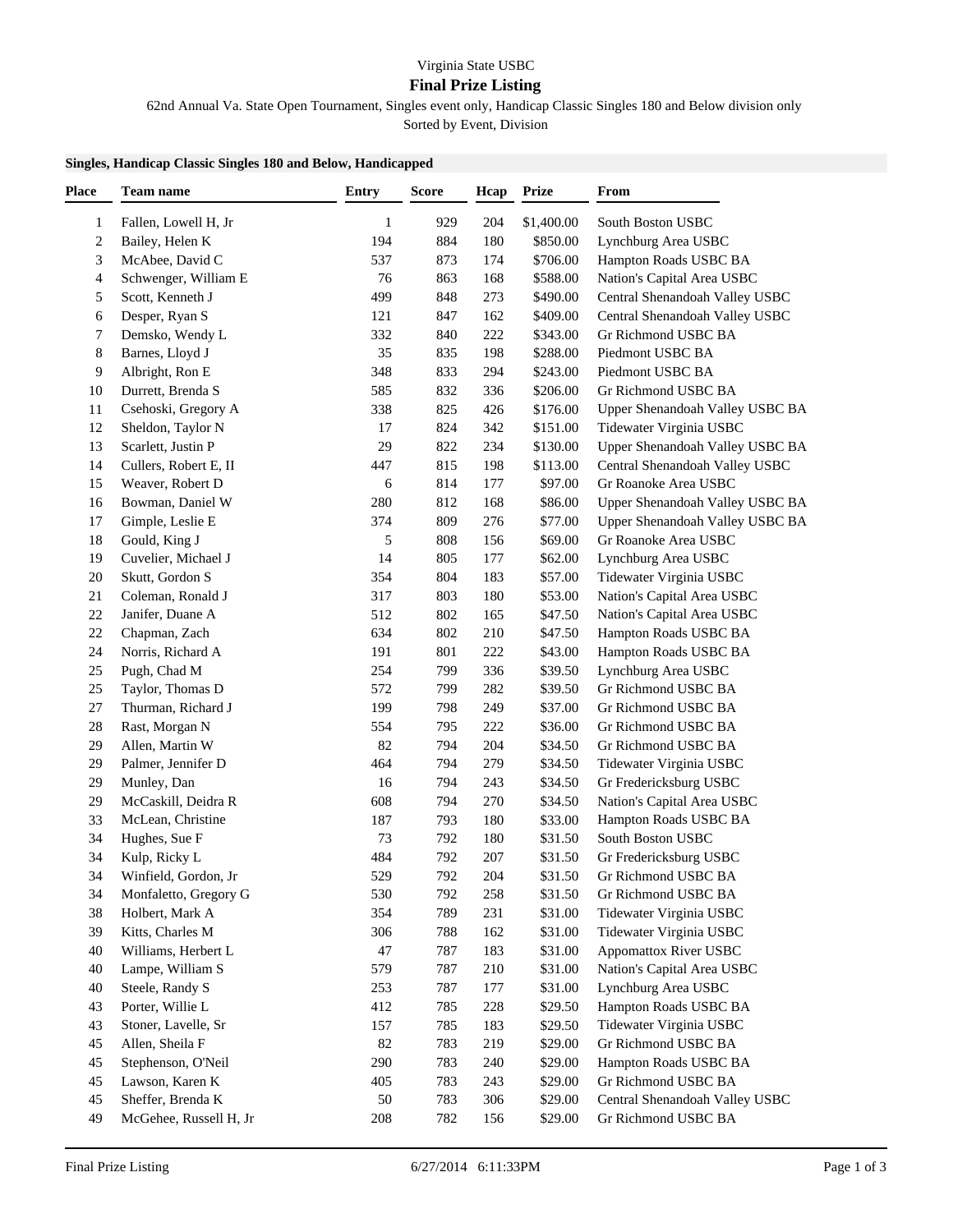| 49  | Brill, Earl M                | 196 | 782 | 165 | \$29.00 | Upper Shenandoah Valley USBC BA |
|-----|------------------------------|-----|-----|-----|---------|---------------------------------|
| 51  | Heath, Branden S             | 55  | 781 | 222 | \$29.00 | Central Shenandoah Valley USBC  |
| 52  | Baldwin, Jeffrey C           | 24  | 778 | 180 | \$29.00 | Gr Richmond USBC BA             |
| 53  | Wright, Eric L               | 253 | 777 | 180 | \$28.00 | Lynchburg Area USBC             |
| 53  | Hunt, Bob                    | 427 | 777 | 288 | \$28.00 | Gr Roanoke Area USBC            |
| 55  | Payne, Maryann E             | 86  | 776 | 210 | \$28.00 | Tidewater Virginia USBC         |
| 55  | Formica, Keith A             | 368 | 776 | 264 | \$28.00 | New River Valley USBC           |
| 57  | Moreland, Kent               | 242 | 775 | 252 | \$28.00 | Piedmont USBC BA                |
| 57  | Dixon, Darnell L             | 270 | 775 | 171 | \$28.00 | Nation's Capital Area USBC      |
| 57  | Kramerage, Kacie L           | 411 | 775 | 300 | \$28.00 | Upper Shenandoah Valley USBC BA |
| 60  | Furman, William B, Jr        | 228 | 774 | 255 | \$28.00 | Tidewater Virginia USBC         |
| 60  | Perryman, William H          | 309 | 774 | 219 | \$28.00 | Nation's Capital Area USBC      |
| 62  | Andrews, William D, Jr       | 29  | 773 | 273 | \$27.34 | Upper Shenandoah Valley USBC BA |
| 62  | Byer, Roger                  | 497 | 773 | 168 | \$27.33 | Alleghany-Bath USBC             |
| 62  | Dorsey, Joel A               | 603 | 773 | 177 | \$27.33 | Nation's Capital Area USBC      |
| 65  | Coaxum, James                | 162 | 771 | 150 | \$27.00 | Tidewater Virginia USBC         |
| 65  | Howard, Zee L                | 165 | 771 | 276 | \$27.00 | Tidewater Virginia USBC         |
| 65  | Blair, Jennifer R            | 480 | 771 | 186 | \$27.00 | Danville USBC                   |
| 65  | Dawson, Nelson O             | 641 | 771 | 210 | \$27.00 | Appomattox River USBC           |
| 69  | Clanton, Jiar T              | 355 | 770 | 183 | \$27.00 | Tidewater Virginia USBC         |
| 69  | Morgan, Steve C              | 150 | 770 | 213 | \$27.00 | Hampton Roads USBC BA           |
| 69  | Holbert, Anthony N           | 355 | 770 | 213 | \$27.00 | Tidewater Virginia USBC         |
| 72  | Lindsay, Christopher D       | 241 | 769 | 210 | \$26.00 | Alleghany-Bath USBC             |
| 73  | McKethan, Devin E            | 463 | 768 | 159 | \$26.00 | Gr Fredericksburg USBC          |
| 74  | Kibler, Jeff R               | 50  | 767 | 279 | \$26.00 | Central Shenandoah Valley USBC  |
| 74  | Mason, Otis E                | 159 | 767 | 198 | \$26.00 | Tidewater Virginia USBC         |
| 74  | Vitale, Sonya H              | 615 | 767 | 204 | \$26.00 | Gr Richmond USBC BA             |
| 77  | Green, Sharon D              | 456 | 766 | 312 | \$26.00 | <b>Appomattox River USBC</b>    |
| 78  | Rakes, Amber P               | 637 | 764 | 318 | \$26.00 | New River Valley USBC           |
| 78  | Gilbert, Roger (Tommy) T     | 22  | 764 | 153 | \$26.00 | Gr Richmond USBC BA             |
| 78  | Hall, Jason S                | 240 | 764 | 189 | \$26.00 | Alleghany-Bath USBC             |
| 78  | Clanton, Kristie M           | 355 | 764 | 195 | \$26.00 | Tidewater Virginia USBC         |
| 82  | Coles, Thomas R              | 173 | 763 | 177 | \$25.00 | Lynchburg Area USBC             |
| 83  | Jordan, James F              | 47  | 762 | 213 | \$25.00 | <b>Appomattox River USBC</b>    |
| 83  | James, Regina M              | 496 | 762 | 201 | \$25.00 | Gr Richmond USBC BA             |
| 85  | Calder, Wanda B              | 24  | 761 | 282 | \$25.00 | Gr Richmond USBC BA             |
| 85  | Dale, Jerry A                | 483 | 761 | 198 | \$25.00 | Central Shenandoah Valley USBC  |
| 85  | Bradley, Kathy               | 638 | 761 | 372 | \$25.00 | New River Valley USBC           |
| 88  | Stowell, Elizabeth A         | 23  | 760 | 216 | \$24.75 | Gr Richmond USBC BA             |
| 88  | Brown, Jimmy                 | 114 | 760 | 168 | \$24.75 | South Boston USBC               |
| 88  | Scott, Timothy E             | 317 | 760 | 258 | \$24.75 | Nation's Capital Area USBC      |
| 88  | Little, Anthony              | 601 | 760 | 228 | \$24.75 | Nation's Capital Area USBC      |
| 92  | Oliver, Tom                  | 56  | 759 | 243 | \$24.00 | Alleghany-Bath USBC             |
| 92  | Cogle, Sharon A              | 26  | 759 | 165 | \$24.00 | Upper Shenandoah Valley USBC BA |
| 92  | Mcdowell, David(Trey) N, III | 615 | 759 | 270 | \$24.00 | Gr Richmond USBC BA             |
| 92  | Brewster, Tara S             | 612 | 759 | 228 | \$24.00 | Alleghany-Bath USBC             |
| 96  | Butler, Kenneth D            | 96  | 758 | 159 | \$24.00 | Central Shenandoah Valley USBC  |
| 96  | Roberts, Nina D              | 112 | 758 | 288 | \$24.00 | South Boston USBC               |
| 96  | Nichols, David S             | 333 | 758 | 225 | \$24.00 | Gr Roanoke Area USBC            |
| 96  | Eames, Sheila W              | 501 | 758 | 258 | \$24.00 | Lynchburg Area USBC             |
| 96  | Hawkins, Reshard A           | 536 | 758 | 222 | \$24.00 | Gr Richmond USBC BA             |
| 101 | Hawkins, Steven M            | 312 | 757 | 153 | \$23.00 | Nation's Capital Area USBC      |
| 102 | Gilbert, John W              | 570 | 756 | 228 | \$23.00 | Gr Richmond USBC BA             |
| 102 | McIntire, Michael L          | 121 | 756 | 240 | \$23.00 | Central Shenandoah Valley USBC  |
| 102 | Coles, Patrice J             | 453 | 756 | 285 | \$23.00 | Alleghany-Bath USBC             |
| 102 | George, Floyd P              | 144 | 756 | 198 | \$23.00 | <b>Appomattox River USBC</b>    |
| 102 | Wesel, Julie H               | 43  | 756 | 225 | \$23.00 | Gr Roanoke Area USBC            |
| 102 | Gimple, Thomas A             | 374 | 756 | 183 | \$23.00 | Upper Shenandoah Valley USBC BA |
|     |                              |     |     |     |         |                                 |